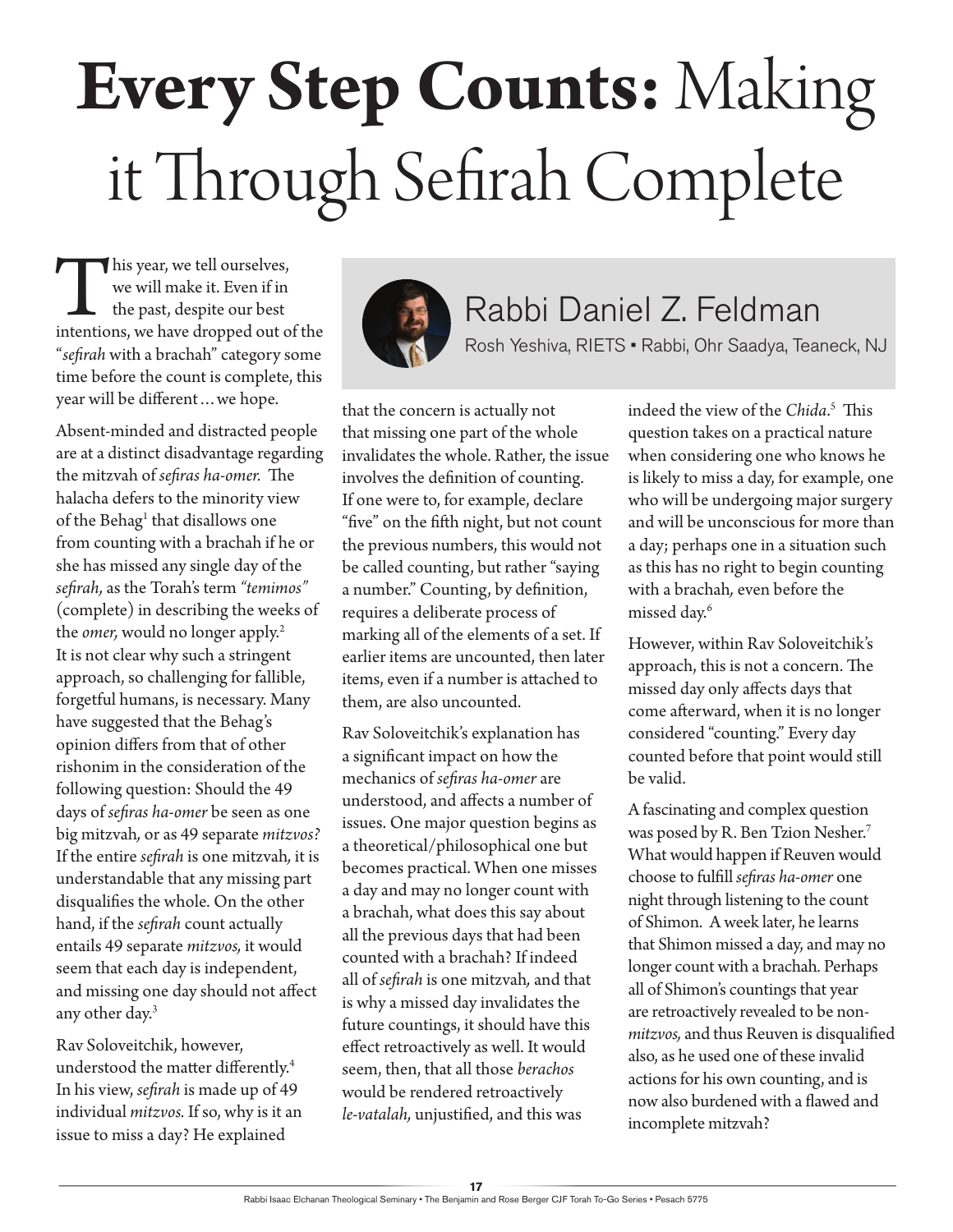

According to Rav Soloveitchik's approach, this concern is negated twice over. Once, because there is no retroactive disqualification; and twice, because even if Reuven did lose his mitzvah fulfillment that night, he would still have maintained the structure of the count, which allows him to continue, even without the mitzvah*.* 

That split — maintaining the count structure without the mitzvah — could also explain the surprising ruling of the *Shulchan Aruch*, 8 that one who is praying with a *minyan* before dark, and is worried that he may forget later to count, may count the next day's count without a brachah*,* and if he does remember afterwards, may count with a brachah*.* This is difficult; if it is too early to count before dark, what is he accomplishing? If he does fulfill the mitzvah then, why is he allowed to count again later with a brachah?

According to Rav Soloveichik's approach, this ruling can be understood. The earlier count does not fulfill a mitzvah*,* as it is before the appropriate time, and thus does not prevent one from reciting a brachah on a later count. It is helpful, though, because it maintains the counting structure, and thus allows counting to resume the day after if he indeed forgets that night.<sup>9</sup>

This distinction between the mitzvah fulfillment and the maintenance of the counting structure is also helpful for a

number of other frequently discussed questions, such as allowing an *onen*  (one who lost a relative and has not yet performed the burial), who may not perform *mitzvos,* to nonetheless preserve his ability to resume counting with a brachah after the *aninus*; 10 and to allow a bar mitzvah boy or a convert to join the *sefirah*  count in the middle of the cycle, if they have established a structure by counting prior to their obligation in  $mitzvos.<sup>11</sup>$ 

Rav Soloveitchik's halachic analysis may also be relevant, in a homiletic sense, toward understanding one of the more difficult aspects of *sefiras ha-omer*. While this is not described in the Torah, the observance of the *sefirah* period has taken on a character of mourning.12 While there are many theories to explain this, the most well-known explanations link the observance to the statement in the Talmud (*Yevamos* 62b):

אמרו שנים עשר אלף זוגים תלמידים היו לו לרבי עקיבא מגבת עד אנטיפרס וכולן מתו בפרק אחד מפני שלא נהגו כבוד זה לזה ... תנא כולם מתו מפסח ועד עצרת ... כולם מתו

מיתה רעה מאי היא א"ר נחמן אסכרה. *Twelve thousand pairs of students of Rabi Akiva died, and all perished in the same (segment of) time. This because they did not conduct themselves respectfully each with one another…. They had died from the time of Pesach until Atzeret (Shavuot)… they died a bad death, what was it? R. Nachman* 

## *said from (that disease of ) 'askara.'*

A slightly different version of the events appears in the *midrash* (*Bereishis Rabbah*, section 61a) that ends with the words, "So, set your minds not to conduct yourselves that way [like the students]."

This passage is always difficult to consider. The notion that Rabi Akiva, who held up "v*'ahavta l'reacha kamocha*," love your neighbor like yourself, as the crucial principle of the Torah,<sup>13</sup> should have so many students who treated each other so disrespectfully that they deserved to die, is a deeply painful thought that has caused many to struggle to understand. My father, Rabbi Dr. David M. Feldman, z"l, (*hareini kaparas mishkavo*), was pained at the thought of insensitivity on the part of holy Torah scholars, and brought to my attention the essay of R. Eliezer Levi in his work *Yesodot HaTefillah*, who builds upon the statement of Rav Sherira Gaon in his *Iggeret,* that the students of Rabi Akiva died as a consequence of resisting *shmad*, efforts to force conversion upon them, during the time of the rebellion of Bar Kokhba.

In this understanding, as Rav Levi displays, the Talmud is, out of political necessity, discussing the situation *b'remizah,* in hinted, coded language. Thus, the relevant passages can be read as essentially the opposite story: the students did treat each other